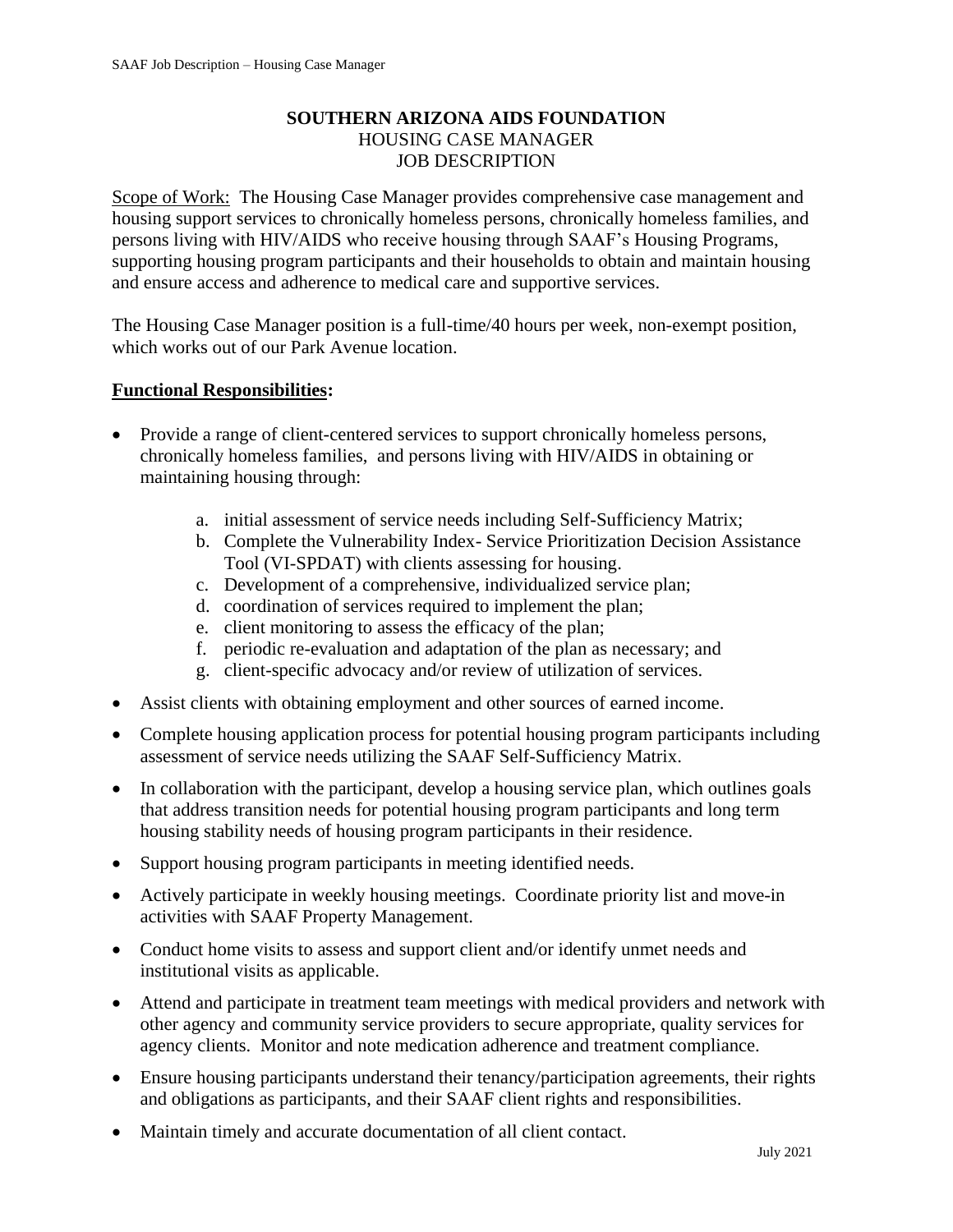- Serve as member of Care Services Department, working in close coordination with the case management and housing teams.
- Attend agency staff meetings.
- Comply with SAAF employment and quality assurance policies and procedures.
- Perform other tasks as assigned.
- Reports to the Housing Program Manager.

## **Minimum Qualifications**:

- Appropriate fingerprint clearance through the Arizona Department of Public Safety (paid for by SAAF).
- Bachelor's degree in social services, education, health, or related field; or one year of work or direct client/participant volunteer experience in a human service setting.
- Must have access to reliable transportation and valid Arizona Driver's License.
- Proficiency with Microsoft Office.
- Proof of COVID-19 vaccination, with the possibility of applicable and approved exemption accommodation request.

## **Preferred Qualifications:**

- Knowledge of HIV/AIDS issues.
- Two years case management experience working with people with substance abuse and/or mental health issues.
- Knowledge of supportive housing programs and issues related to homelessness.
- Experience working with Tucson human service providers.
- Effective oral and written communication skills.
- Proficiency with database systems.
- Strong organizational skills.
- Capable of problem solving and working independently.
- Excellent interpersonal skills, sensitivity to cultural and personal diversity.
- Bilingual (English/Spanish).

**Compensation:** Starting range \$15.89 - \$19.47 per hour, DOE; benefits include health, dental, and life insurance; long- and short-term disability insurance.

**To Apply:** Submit letter of interest, and resume with dates of employment, to the Director of People and Culture, Southern Arizona AIDS Foundation, 375 S. Euclid Ave., Tucson, AZ 85719, email to [hr@saaf.org](mailto:hr@saaf.org) or visit [www.saaf.org.](http://www.saaf.org/)